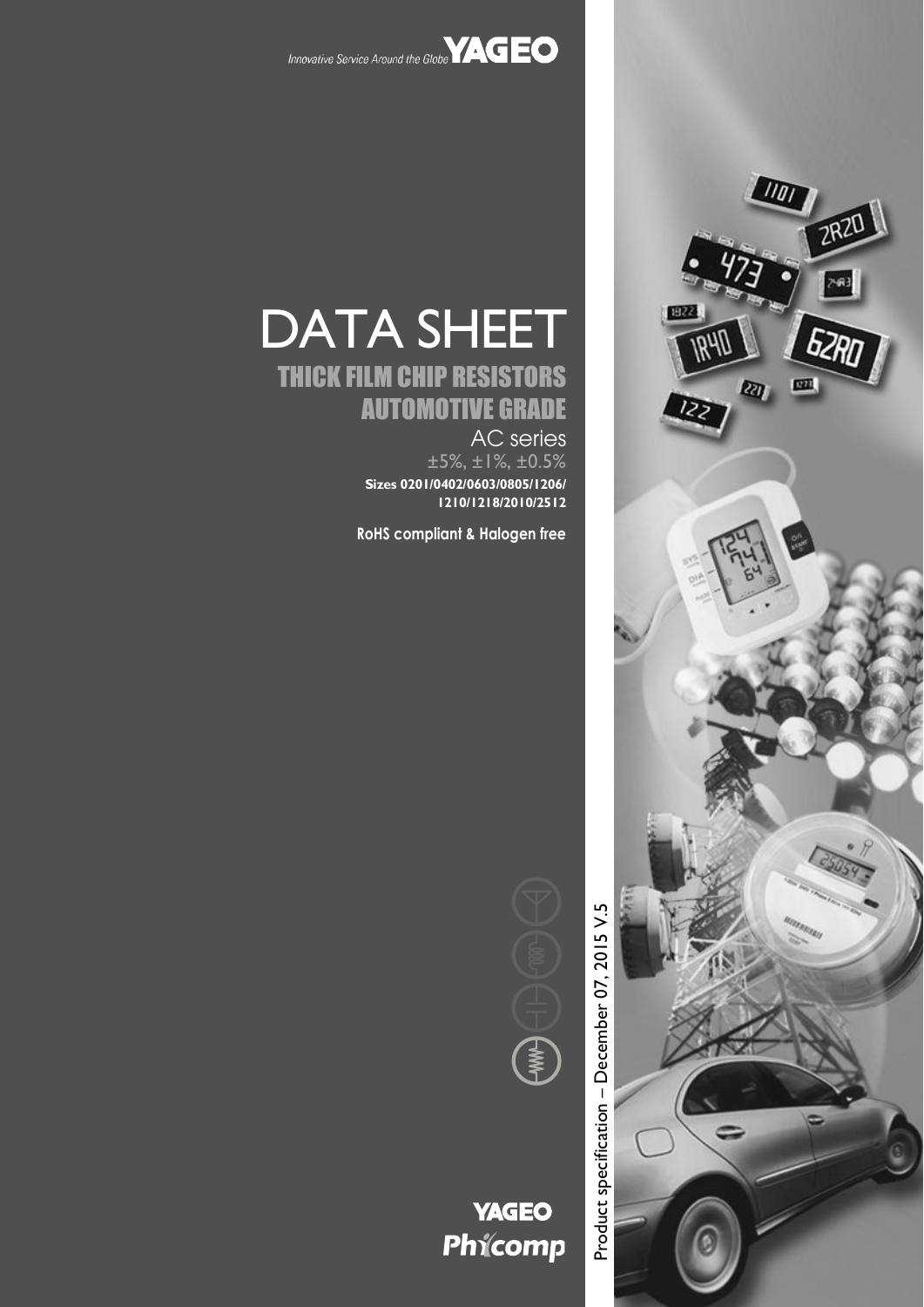#### Phicomp **YAGEO**

Chip Resistor Surface Mount <sup>12</sup> AC SERIES **0201 to 2512**

#### SCOPE

This specification describes AC0201 to AC2512 chip resistors with leadfree terminations made by thick film process.

#### APPLICATIONS

- All general purpose applications
- Car electronics, industrial application

#### FEATURES

- AEC-Q200 qualified
- Moisture sensitivity level: MSL 1
- AC series soldering is compliant with J-STD-020D
- Halogen free epoxy
- RoHS compliant
	- Products with lead-free terminations meet RoHS requirements
	- Pb-glass contained in electrodes, resistor element and glass are exempted by RoHS
- Reduce environmentally hazardous waste
- High component and equipment reliability
- The resistors are 100% performed by automatic optical inspection prior to taping.

#### ORDERING INFORMATION - GLOBAL PART NUMBER

Part number is identified by the series name, size, tolerance, packaging type, temperature coefficient, taping reel and resistance value.

## **GLOBAL PART NUMBER**

### **AC XXXX X X X XX XXXX L**

(1) (2) (3) (4) (5) (6) (7)

#### (1) SIZE

0201/ 0402 / 0603 / 0805 / 1206 / 1210 / 1218 / 2010 / 2512

#### (2) TOLERANCE

 $D = \pm 0.5%$ 

 $F = \pm 1\%$ 

 $J = \pm 5\%$  (for Jumper ordering, use code of J)

#### (3) PACKAGING TYPE

 $R =$  Paper taping reel  $K =$  Embossed taping reel

#### (4) TEMPERATURE COEFFICIENT OF RESISTANCE

 $-$  = Base on spec

#### (5) TAPING REEL

 $07 = 7$  inch dia. Reel  $13 = 13$  inch dia. Reel

 $7W = 7$  inch dia. Reel &  $2 \times$  standard power

#### (6) RESISTANCE VALUE

#### 1Ω to 22 MΩ

There are 2~4 digits indicated the resistance value. Letter R/K/M is decimal point, no need to mention the last zero after R/K/M, e.g.1K2, not 1K20.

Detailed coding rules of resistance are shown in the table of "Resistance rule of global part number".

#### (7) DEFAULT CODE

Letter L is the system default code for ordering only. (Note)

| — Resistance rule of global part<br>number |                                                |  |  |  |  |  |
|--------------------------------------------|------------------------------------------------|--|--|--|--|--|
| Resistance coding<br>rule                  | Example                                        |  |  |  |  |  |
| XRXX<br>(1 to 9.76 $\Omega$ )              | $IR = 1$ O<br>$IR5 = 1.5$ Q<br>$9R76 = 9.76$ Q |  |  |  |  |  |
| <b>XXRX</b>                                | $10R = 10 \Omega$                              |  |  |  |  |  |
| $(10 \text{ to } 97.6 \Omega)$             | 97R6 = 97.6 Q                                  |  |  |  |  |  |
| <b>XXXR</b>                                | $100R = 100$ O                                 |  |  |  |  |  |
| $(100 \text{ to } 976 \Omega)$             | 976R = 976 Q                                   |  |  |  |  |  |
| <b>XKXX</b>                                | $IK = 1.000 \Omega$                            |  |  |  |  |  |
| (1 to 9.76 K $\Omega$ )                    | $9K76 = 9760$ Q                                |  |  |  |  |  |
| <b>XMXX</b>                                | $IM = 1,000,000 \Omega$                        |  |  |  |  |  |
| $(1 to 9.76 M\Omega)$                      | 9M76= 9,760,000 Ω                              |  |  |  |  |  |
| <b>XXMX</b><br>(10 MΩ)                     | $10M = 10,000,000 \ \Omega$                    |  |  |  |  |  |

#### **ORDERING EXAMPLE**

The ordering code for an AC0402 chip resistor, value 100 KΩ with ±1% tolerance, supplied in 7-inch tape reel is: AC0402FR-07100KL.

#### **NOTE**

- 1. All our R-Chip products are RoHS compliant and Halogen free. "LFP" of the internal 2D reel label states "Lead-Free Process".
- 2. On customized label, "LFP" or specific symbol can be printed.
- 3. AC series with ±0.5% tolerance is also available. For further information, please contact sales.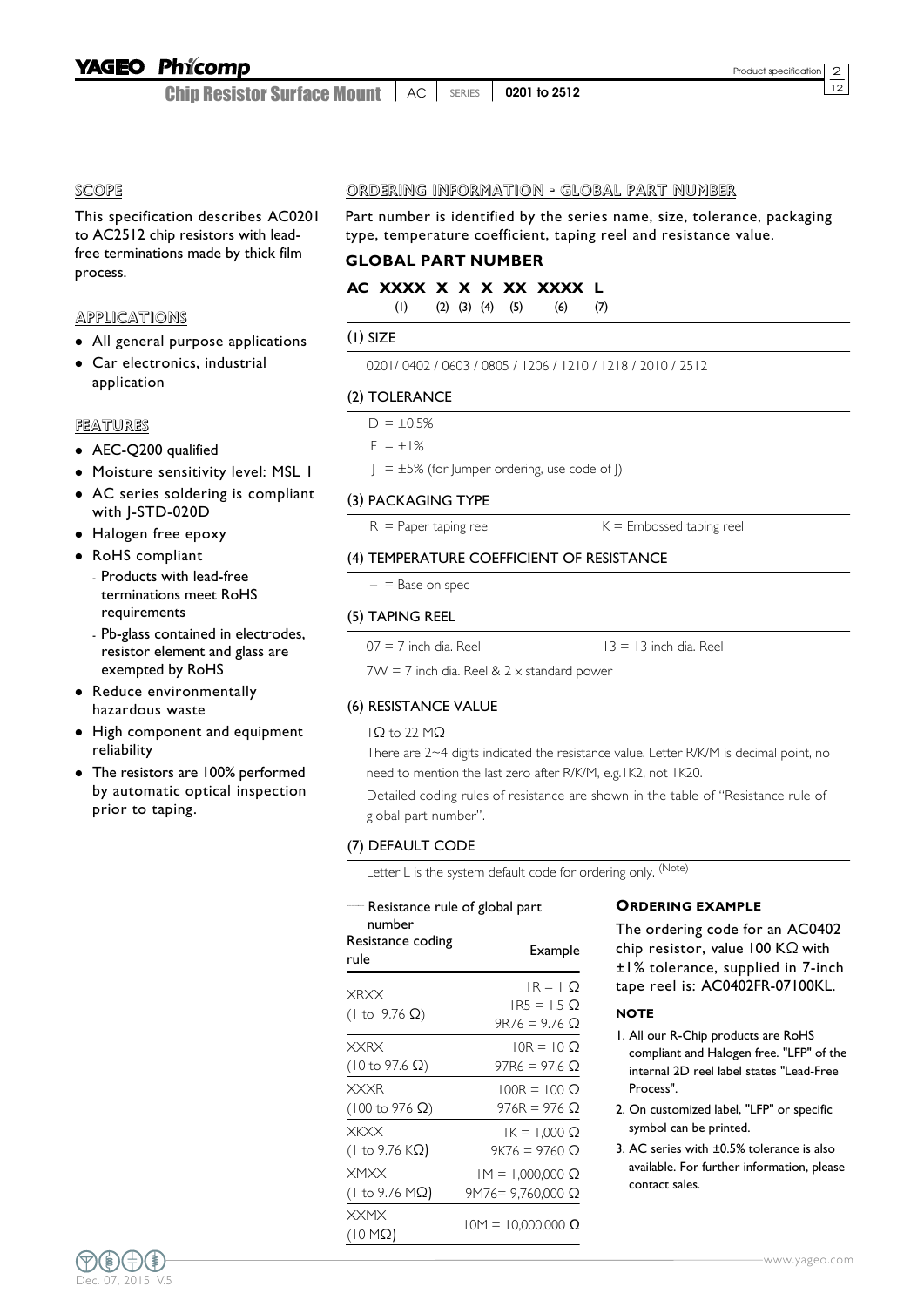|                                   | <b>YAGEO Phicomp</b>                       |                                                                                                                                 |              |              | Product specification | З  |
|-----------------------------------|--------------------------------------------|---------------------------------------------------------------------------------------------------------------------------------|--------------|--------------|-----------------------|----|
|                                   |                                            | <b>Chip Resistor Surface Mount</b>                                                                                              | AC<br>SERIES | 0201 to 2512 |                       | 12 |
|                                   |                                            |                                                                                                                                 |              |              |                       |    |
|                                   |                                            |                                                                                                                                 |              |              |                       |    |
| <u>MARKING</u><br>AC0201 / AC0402 |                                            |                                                                                                                                 |              |              |                       |    |
| -Fig. I                           |                                            | No marking                                                                                                                      |              |              |                       |    |
|                                   |                                            | AC0603 / AC0805 / AC1206 / AC1210 / AC2010 / AC2512                                                                             |              |              |                       |    |
| Fig. 2                            | 10 E I<br>Value= $10$ K $\Omega$           | E-24 series: 3 digits, ±5%<br>First two digits for significant figure and 3rd digit for number of zeros                         |              |              |                       |    |
| AC0603                            |                                            |                                                                                                                                 |              |              |                       |    |
| -Fig. 3                           | Value = 24 $\Omega$                        | E-24 series: 3 digits, $\pm 1\%$ & $\pm 0.5\%$<br>One short bar under marking letter                                            |              |              |                       |    |
| -Fig. 4                           | Value = $12.4$ K $\Omega$                  | E-96 series: 3 digits, $\pm 1\%$ & $\pm 0.5\%$<br>First two digits for E-96 marking rule and 3rd letter for number of zeros     |              |              |                       |    |
|                                   | AC0805 / AC1206 / AC1210 / AC2010 / AC2512 |                                                                                                                                 |              |              |                       |    |
|                                   | <b>Fig. 5</b> Value = 10 KS2               | Both E-24 and E-96 series: 4 digits, ±1% & ±0.5%<br>First three digits for significant figure and 4th digit for number of zeros |              |              |                       |    |
| <b>AC1218</b>                     |                                            |                                                                                                                                 |              |              |                       |    |
|                                   | Fig. 6 Value = $10 K\Omega$                | E-24 series: $3$ digits, $\pm 5\%$<br>First two digits for significant figure and 3rd digit for number of zeros                 |              |              |                       |    |
|                                   | Fig. 7 Value = $10 K\Omega$                | Both E-24 and E-96 series: 4 digits, ±1% & ±0.5%<br>First three digits for significant figure and 4th digit for number of zeros |              |              |                       |    |

### **NOTE**

For further marking information, please refer to data sheet "Chip resistors marking". Marking of AC series is the same as RC series.

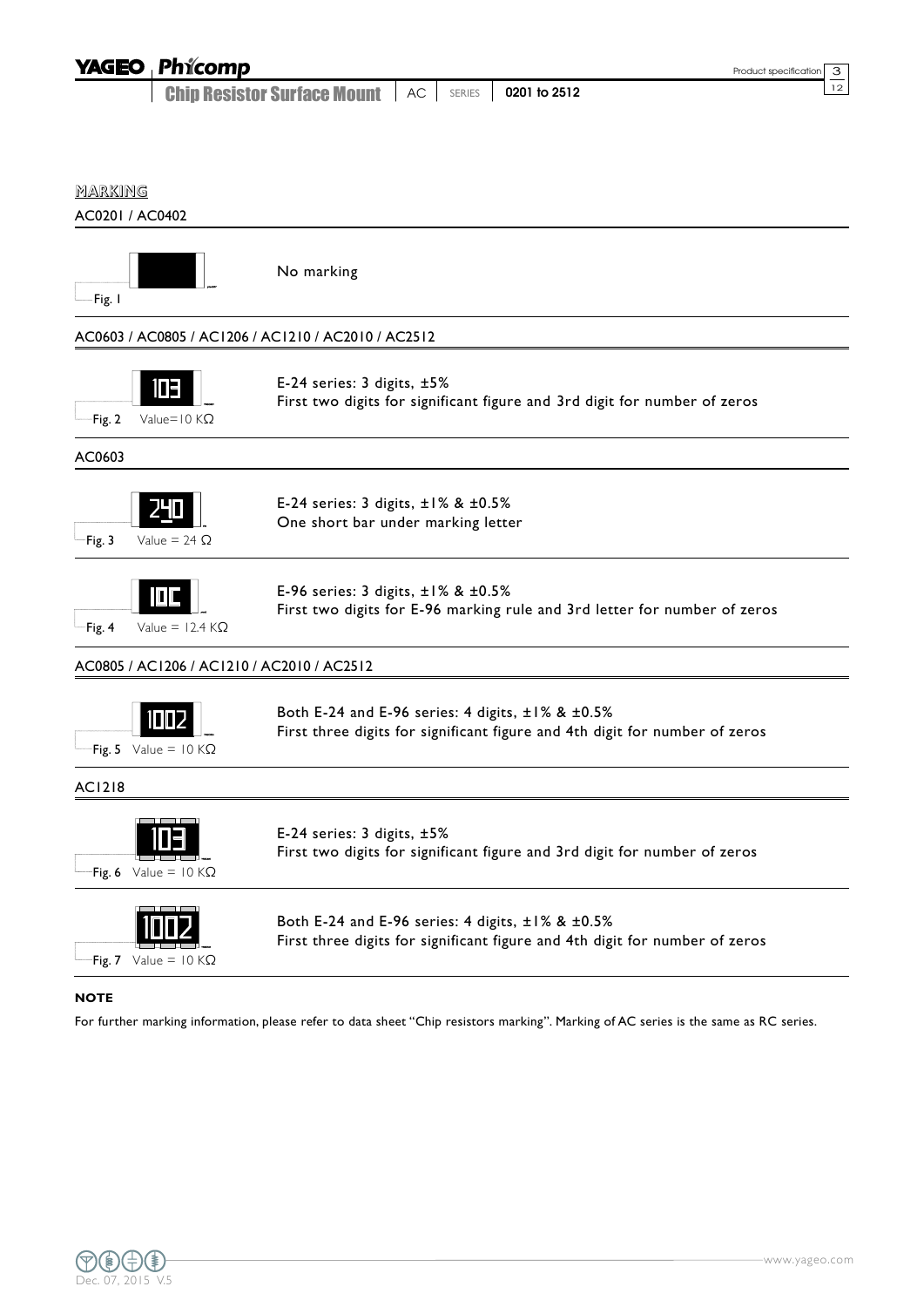# **YAGEO Phicomp**

**Chip Resistor Surface Mount** | AC | SERIES | 0201 to 2512

CONSTRUCTION

The resistors are constructed on top of an automotive grade ceramic body. Internal metal electrodes are added at each end and connected by a resistive glaze. The resistive glaze is covered by a lead-free glass. The composition of the glaze is adjusted to give the approximately required resistance value and laser trimming of this resistive glaze achieves the value within tolerance. The whole element is covered by a protective overcoat. Size 0603 and bigger is marked with the resistance value on top. Finally, the two external terminations (Ni / matte tin) are added, as shown in Fig.8.

### **OUTLINES**



### **DIMENSIONS**

|  | <b>Table I</b> For outlines, please refer to Fig. 9 |  |  |  |  |  |  |
|--|-----------------------------------------------------|--|--|--|--|--|--|
|--|-----------------------------------------------------|--|--|--|--|--|--|

| <b>TYPE</b>     | L (mm)          | $W$ (mm)        | $H$ (mm)        | $I1$ (mm)       | $I_2$ (mm)      |
|-----------------|-----------------|-----------------|-----------------|-----------------|-----------------|
| AC0201          | $0.60 \pm 0.03$ | $0.30 \pm 0.03$ | $0.23 \pm 0.03$ | $0.12 \pm 0.05$ | $0.15 \pm 0.05$ |
| AC0402          | $1.00 \pm 0.05$ | $0.50 \pm 0.05$ | $0.32 + 0.05$   | $0.20 \pm 0.10$ | $0.25 \pm 0.10$ |
| AC0603          | $1.60 \pm 0.10$ | $0.80 \pm 0.10$ | $0.45 \pm 0.10$ | $0.25 \pm 0.15$ | $0.25 \pm 0.15$ |
| AC0805          | $2.00 \pm 0.10$ | $1.25 \pm 0.10$ | $0.50 \pm 0.10$ | $0.35 \pm 0.20$ | $0.35 \pm 0.20$ |
| AC1206          | $3.10 \pm 0.10$ | $1.60 \pm 0.10$ | $0.55 \pm 0.10$ | $0.45 + 0.20$   | $0.40 \pm 0.20$ |
| AC1210          | $3.10 \pm 0.10$ | $2.60 \pm 0.15$ | $0.50 + 0.10$   | $0.45 \pm 0.15$ | $0.50 \pm 0.20$ |
| <b>AC12107W</b> | $3.10 \pm 0.10$ | $2.60 \pm 0.15$ | $0.55 \pm 0.10$ | $0.45 \pm 0.15$ | $0.50 \pm 0.20$ |
| <b>AC1218</b>   | $3.10 \pm 0.10$ | $4.60 \pm 0.10$ | $0.55 \pm 0.10$ | $0.45 + 0.20$   | $0.40 \pm 0.20$ |
| AC2010          | $5.00 \pm 0.10$ | $2.50 \pm 0.15$ | $0.55 \pm 0.10$ | $0.55 \pm 0.15$ | $0.50 \pm 0.20$ |
| AC2512          | $6.35 \pm 0.10$ | $3.10 \pm 0.15$ | $0.55 \pm 0.10$ | $0.60 \pm 0.20$ | $0.50 \pm 0.20$ |



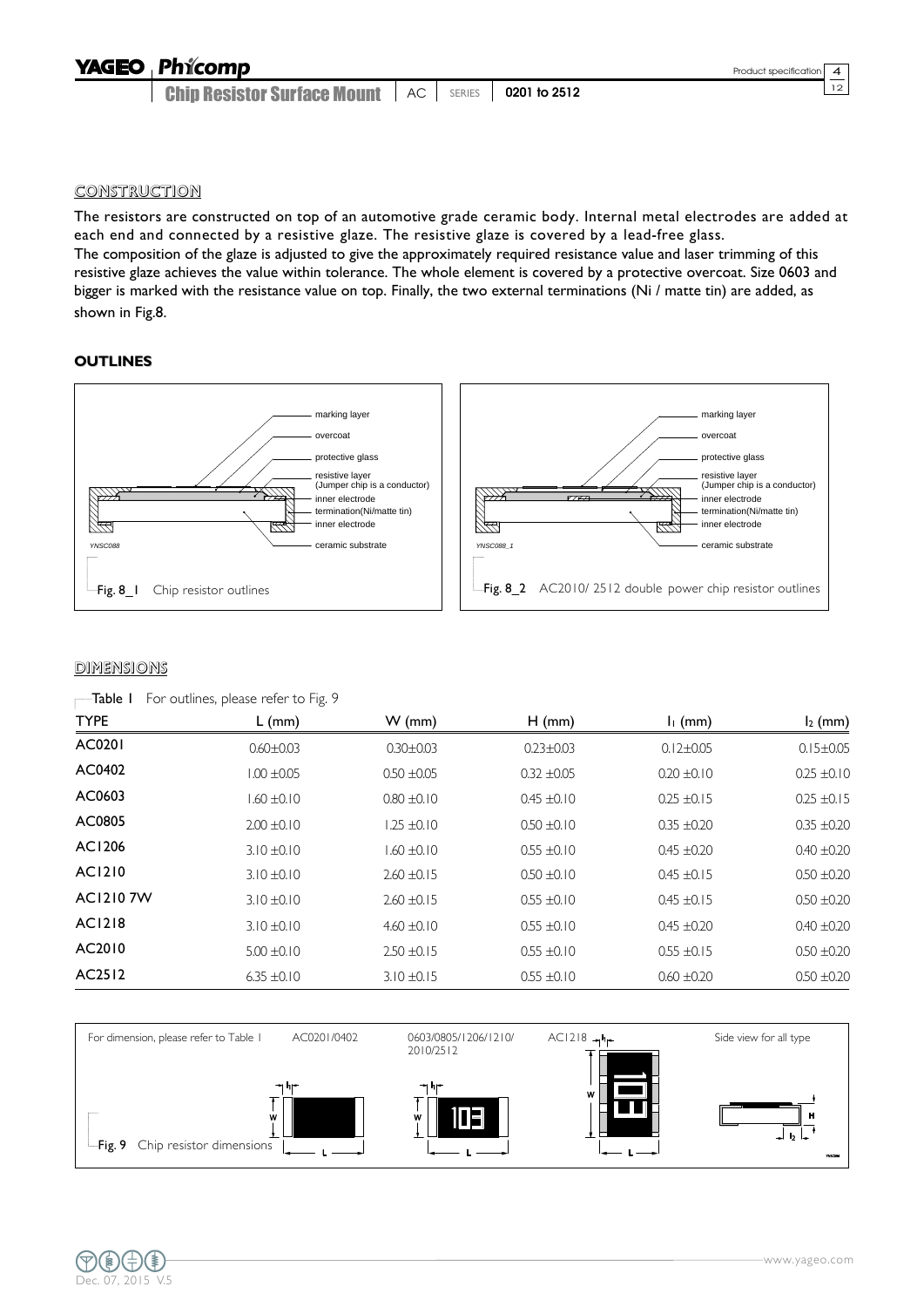**Chip Resistor Surface Mount** | AC | SERIES | 0201 to 2512

## ELECTRICAL CHARACTERISTICS

| Table 2     |                                   |                                   |                            |                 |                                                 |                                                                                                                                                    |                                                                                                                                                                 |                                                        |  |  |  |  |
|-------------|-----------------------------------|-----------------------------------|----------------------------|-----------------|-------------------------------------------------|----------------------------------------------------------------------------------------------------------------------------------------------------|-----------------------------------------------------------------------------------------------------------------------------------------------------------------|--------------------------------------------------------|--|--|--|--|
|             |                                   | <b>CHARACTERISTICS</b>            |                            |                 |                                                 |                                                                                                                                                    |                                                                                                                                                                 |                                                        |  |  |  |  |
| <b>TYPE</b> | <b>RESISTANCE</b><br><b>RANGE</b> | Operating<br>Temperature<br>Range | Max.<br>Working<br>Voltage | Max.<br>Voltage | Dielectric<br>Overload Withstandin<br>g Voltage | Resistance<br>Range                                                                                                                                | Temperature<br>Coefficient                                                                                                                                      | Jumper<br>Criteria                                     |  |  |  |  |
| AC0201      | $1/20$ W                          | $-55$ °C to<br>155 °C             | 25V                        | 50V             | 50V                                             | 5% (E24)<br>$I\Omega$ SRS $IOM\Omega$<br>1% (E24/E96)<br>$1\Omega \leq R \leq 10M\Omega$<br>0.5% (E24/E96)<br>10Ω ≤ R ≤ 1MΩ<br>Jumper<50m $\Omega$ | $\vert \Omega \leq R \leq \vert 0 \Omega \rangle$<br>$-100/+350$ ppm°C<br>$10\Omega < R \leq 10 M\Omega$<br>$±200$ ppm $°C$                                     | Rated<br>Current<br>0.5A<br>Maximum<br>Current<br>1.0A |  |  |  |  |
| AC0402      | $1/16$ W                          | $-55$ °C to<br>155 °C             | 50V                        | <b>100V</b>     | 100V                                            | 5% (E24)<br>IΩ≤R≤22MΩ<br>0.5%, I% (E24/E96)<br>$\vert \Omega \leq R \leq \vert 0 M \Omega \rangle$<br>Jumper<50m $\Omega$                          | $\vert \Omega \leq R \leq \vert 0 \Omega \rangle$<br>±200ppm°C<br>$10\Omega < R \leq 10 M\Omega$<br>±100ppm°C<br>$10M\Omega < R \leq 22M\Omega$<br>$±200$ ppm°C | Rated<br>Current<br>1A<br>Maximum<br>Current<br>2A     |  |  |  |  |
|             | $1/8$ W                           | $-55$ °C to<br>155 °C             | 50V                        | <b>100V</b>     | 100V                                            | 5% (E24)<br>$1\Omega \leq R \leq 10M\Omega$<br>0.5%, 1% (E24/E96)<br>$I\Omega$ SRS $I\Omega$ M $\Omega$                                            | $\vert \Omega \leq R \leq \vert 0 \Omega \rangle$<br>$±200$ ppm $°C$<br>$10\Omega < R \leq 10 M\Omega$<br>$±100$ ppm $°C$                                       |                                                        |  |  |  |  |
| AC0603      | $1/10$ W                          | $-55$ °C to<br>155 °C             | 75V                        | 150V            | <b>150V</b>                                     | 5% (E24)<br>IΩ≤R≤22MΩ<br>0.5%, 1% (E24/E96)<br>$  \Omega \leq R \leq   0 M \Omega$<br>$ $ umper<50m $\Omega$                                       | $\vert \Omega \leq R \leq \vert 0 \Omega \rangle$<br>±200ppm°C<br>$10\Omega < R \leq 10 M\Omega$<br>$±100$ ppm°C<br>$10M\Omega < R \leq 22M\Omega$<br>±200ppm°C | Rated<br>Current<br>1A<br>Maximum<br>Current<br>2A     |  |  |  |  |
|             | $1/5$ W                           | $-55$ °C to<br>155 °C             | 75V                        | <b>150V</b>     | <b>150V</b>                                     | 5% (E24)<br>$1\Omega \leq R \leq 10M\Omega$<br>0.5%, 1% (E24/E96)<br>$\vert \Omega \leq R \leq \vert 0 \rangle \Omega$                             | $ \Omega \leq R \leq  0\Omega$<br>$±200$ ppm $°C$<br>$10\Omega < R \leq 10 M\Omega$<br>$±100$ ppm $°C$                                                          |                                                        |  |  |  |  |

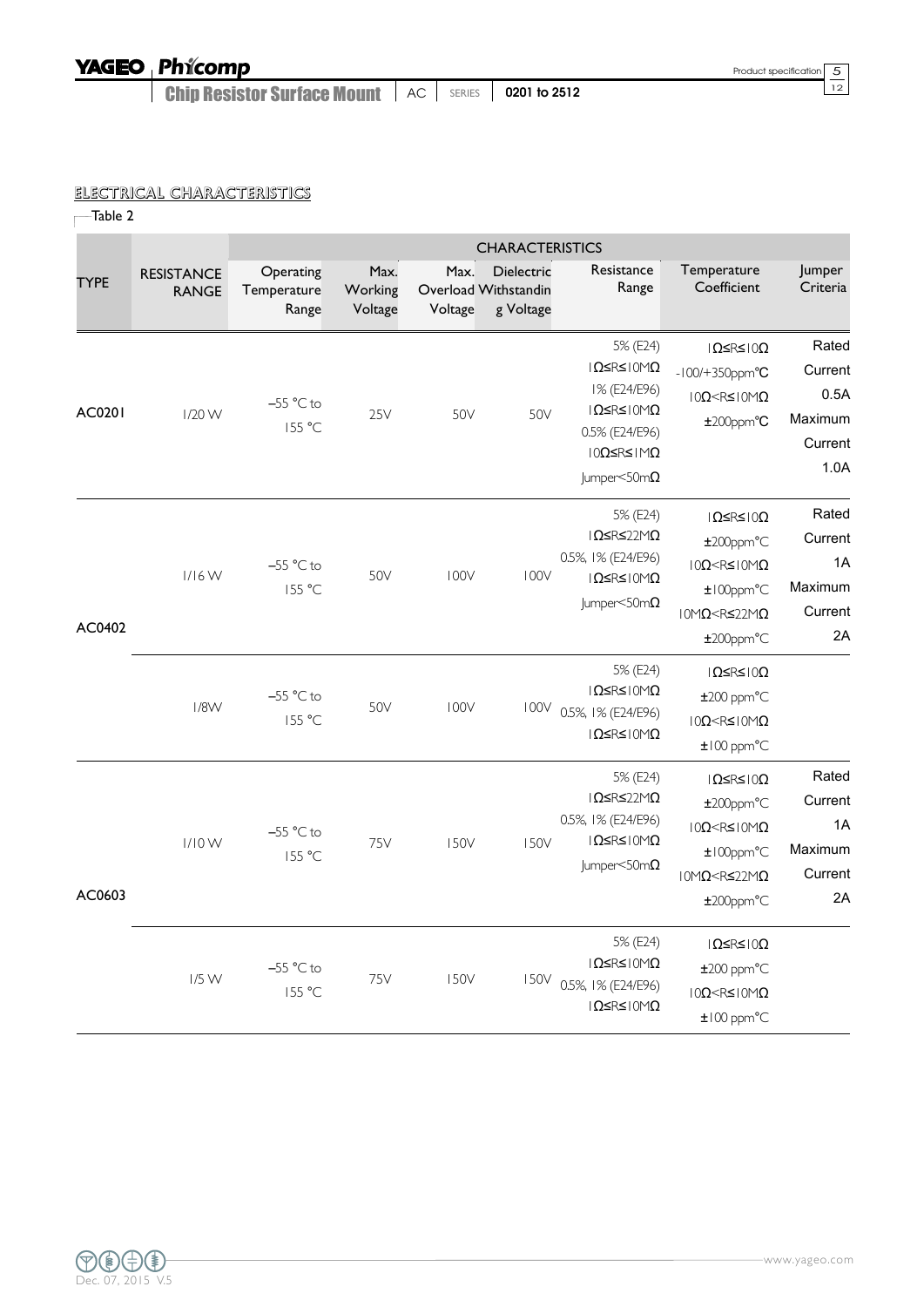Product specification  $\boxed{6}$ <br>12

**Chip Resistor Surface Mount** | AC | SERIES | 0201 to 2512

|               |                                   | <b>CHARACTERISTICS</b>            |                            |                 |                                                 |                                                                                                                                   |                                                                                                                                                                                                                 |                                                     |  |  |
|---------------|-----------------------------------|-----------------------------------|----------------------------|-----------------|-------------------------------------------------|-----------------------------------------------------------------------------------------------------------------------------------|-----------------------------------------------------------------------------------------------------------------------------------------------------------------------------------------------------------------|-----------------------------------------------------|--|--|
| <b>TYPE</b>   | <b>RESISTANCE</b><br><b>RANGE</b> | Operating<br>Temperature<br>Range | Max.<br>Working<br>Voltage | Max.<br>Voltage | Dielectric<br>Overload Withstandin<br>g Voltage | Resistance<br>Range                                                                                                               | Temperature<br>Coefficient                                                                                                                                                                                      | Jumper<br>Criteria                                  |  |  |
| AC0805        | 1/8 W                             | $-55$ °C to<br>155 °C             | 150V                       | 300V            | 300V                                            | 5% (E24)<br>IΩ≤R≤22MΩ<br>0.5%, I% (E24/E96)<br>$1\Omega \leq R \leq 10M\Omega$<br>Jumper<50m $\Omega$                             | $\vert \Omega \leq R \leq \vert 0 Ω$<br>$±200$ ppm°C<br>$10\Omega < R \leq 10 M\Omega$<br>$±100$ ppm°C<br>$10M\Omega < R \leq 22M\Omega$<br>±200ppm°C                                                           | Rated<br>Current<br>2A<br>Maximum<br>Current<br>5A  |  |  |
|               | $1/4$ W                           | $-55$ °C to<br>155 °C             | 150V                       | 300V            | 300V                                            | 5% (E24)<br>$1\Omega \leq R \leq 10M\Omega$<br>0.5%, 1% (E24/E96)<br>$\mid \Omega \leq R \leq \mid \text{OM}\Omega$               | $\vert \Omega \leq$ R≤ $\vert 0\Omega$<br>$±200$ ppm $°C$<br>$10\Omega < R \leq 10 M\Omega$<br>$±100$ ppm $°C$                                                                                                  |                                                     |  |  |
| AC1206        | $1/4$ W                           | $-55$ °C to<br>155 °C             | 200V                       | 400V            | 500V                                            | 5% (E24)<br>$I\Omega$ SR S 22M $\Omega$<br>0.5%, I% (E24/E96)<br>$1\Omega \leq R \leq 10M\Omega$<br>Jumper<50m $\Omega$           | $\vert \Omega \leq$ R≤ $\vert 0\Omega$<br>±200ppm°C<br>$10\Omega < R \leq 10 M\Omega$<br>$±100$ ppm°C<br>$10M\Omega < R \leq 22M\Omega$<br>$±200$ ppm $°C$                                                      | Rated<br>Current<br>2A<br>Maximum<br>Current<br>10A |  |  |
|               | $1/2$ W                           | $-55$ °C to<br>155 °C             | 200V                       | 400V            | 500V                                            | 5% (E24)<br>$  \Omega \leq R \leq   0 M \Omega$<br>0.5%, 1% (E24/E96)<br>$10 \leq R \leq 10 M\Omega$                              | Ω≤R≤ 0Ω<br>$±200$ ppm $°C$<br>$10\Omega < R \leq 10 M\Omega$<br>$±100$ ppm $°C$                                                                                                                                 |                                                     |  |  |
| <b>AC1210</b> | $1/2$ W                           | $-55$ °C to<br>155 °C             | 200V                       | 500V            | 500V                                            | 5% (E24)<br>IΩ≤R≤22MΩ<br>0.5%, 1% (E24/E96)<br>$\vert \Omega \leq R \leq \vert 0 \rangle \setminus \Omega$<br>Jumper<50m $\Omega$ | Ω≤R≤ 0Ω<br>±200ppm°C<br>$\mathsf{IO}\Omega\!\!<\!\!\mathsf{R}\!\!\leq\!\mathsf{IO}\!\!\!\!\!\wedge\!\!\!\!\wedge\!\!\!\!\wedge\!\!\!\!\wedge$<br>±100ppm°C<br>$10M\Omega < R \leq 22M\Omega$<br>$±200$ ppm $°C$ | Rated<br>Current<br>2A<br>Maximum<br>Current<br>10A |  |  |
|               | IW                                | $-55$ °C to<br>155 °C             | 200V                       | 500V            | 500V                                            | 5% (E24)<br>$1\Omega \leq R \leq 10M\Omega$<br>0.5%, 1% (E24/E96)<br>$\vert \Omega \leq R \leq \vert 0 \rangle \setminus \Omega$  | $\vert \Omega \leq R \leq \vert 0 \Omega \rangle$<br>$±200$ ppm $°C$<br>$10\Omega < R \leq 10 M\Omega$<br>$±100$ ppm $°C$                                                                                       |                                                     |  |  |

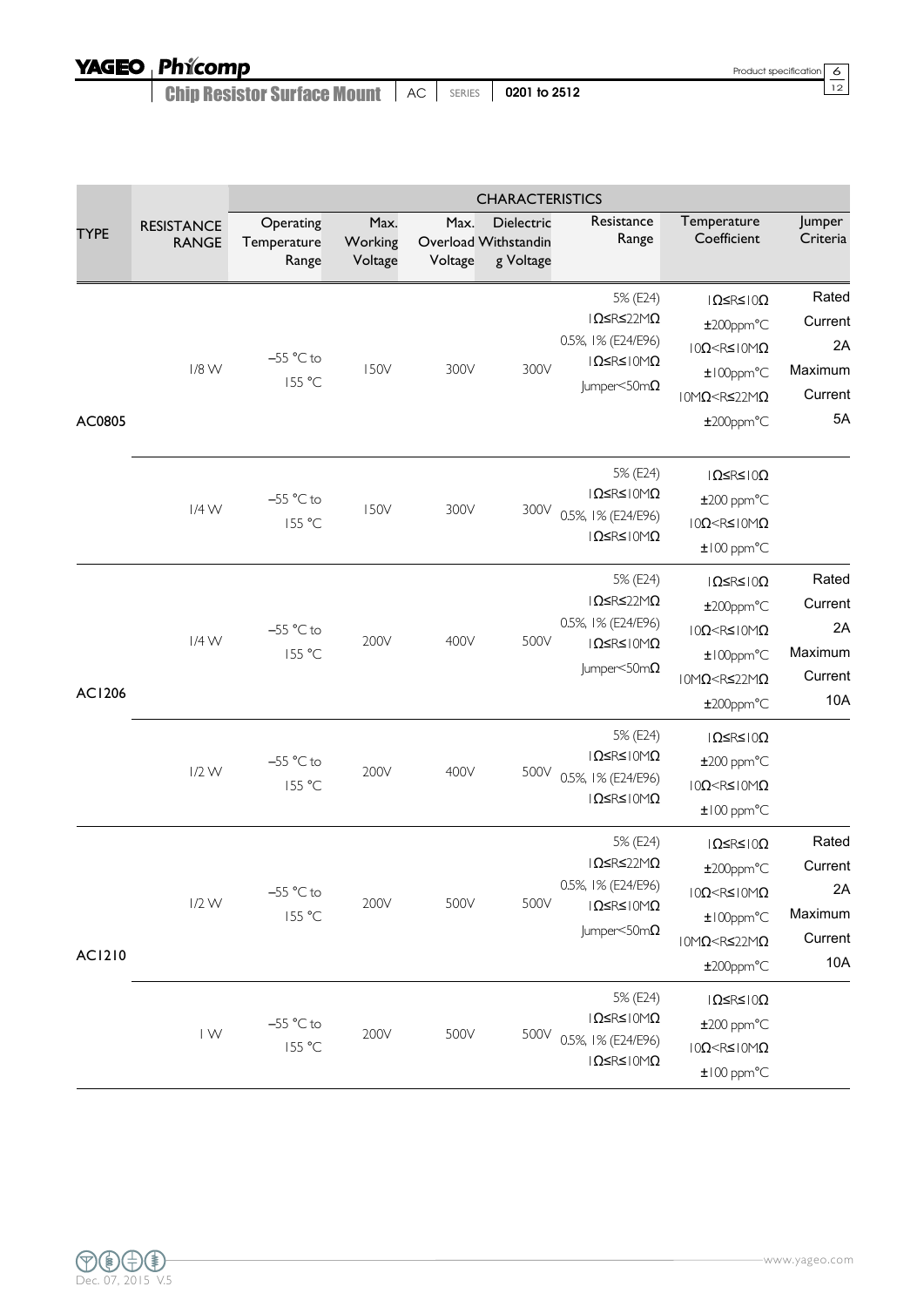Product specification  $\frac{7}{12}$ 

**Chip Resistor Surface Mount** | AC | SERIES | 0201 to 2512

|               | <b>CHARACTERISTICS</b>            |                                   |                            |                 |                                                 |                                                                                                                                            |                                                                                                                                                                  |                                                     |  |  |
|---------------|-----------------------------------|-----------------------------------|----------------------------|-----------------|-------------------------------------------------|--------------------------------------------------------------------------------------------------------------------------------------------|------------------------------------------------------------------------------------------------------------------------------------------------------------------|-----------------------------------------------------|--|--|
| <b>TYPE</b>   | <b>RESISTANCE</b><br><b>RANGE</b> | Operating<br>Temperature<br>Range | Max.<br>Working<br>Voltage | Max.<br>Voltage | Dielectric<br>Overload Withstandin<br>g Voltage | Resistance<br>Range                                                                                                                        | Temperature<br>Coefficient                                                                                                                                       | Jumper<br>Criteria                                  |  |  |
| <b>AC1218</b> | $\mathsf{I} \mathsf{W}$           | $-55$ °C to<br>155 °C             | 200V                       | 500V            | 500V                                            | 5% (E24)<br>IΩ≤R≤IMΩ<br>0.5%, I% (E24/E96)<br> Ω≤R≤ MΩ<br>Jumper<50m $\Omega$                                                              | $\vert \Omega \leq$ R≤ $\vert 0$ Ω<br>$±200$ ppm $°C$<br>$10\Omega < R \leq 1 \text{M}\Omega$<br>±100ppm°C                                                       | Rated<br>Current<br>6A<br>Maximum<br>Current<br>10A |  |  |
|               | 1.5W                              | $-55$ °C to<br>155 °C             | 200V                       | 500V            | 500V                                            | 5% (E24)<br> Ω≤R≤ MΩ<br>0.5%, 1% (E24/E96)<br>IΩ≤R≤IMΩ                                                                                     | $\vert \Omega \leq R \leq \vert 0\Omega$<br>$±200$ ppm $°C$<br>$10\Omega < R \leq 1 \text{M}\Omega$<br>$±100$ ppm $°C$                                           |                                                     |  |  |
| AC2010        | 3/4 W                             | $-55$ °C to<br>155 °C             | 200V                       | 500V            | 500V                                            | 5% (E24)<br>IΩ≤R≤22MΩ<br>0.5%, I% (E24/E96)<br>$1\Omega \leq R \leq 10M\Omega$<br>Jumper<50m $\Omega$                                      | $\vert \Omega \leq$ R≤ $\vert 0\Omega$<br>$±200$ ppm $°C$<br>$10\Omega < R \leq 10 M\Omega$<br>$±100$ ppm°C<br>$10M\Omega < R \leq 22M\Omega$<br>$±200$ ppm $°C$ | Rated<br>Current<br>2A<br>Maximum<br>Current<br>10A |  |  |
|               | <b>1.25W</b>                      | $-55$ °C to<br>155 °C             | 200V                       | 500V            | 500V                                            | 5% (E24)<br>$\vert \Omega \leq R \leq \vert 0 M \Omega \rangle$<br>0.5%, 1% (E24/E96)<br>$  \Omega \leq R \leq   0 M \Omega$               | $ \Omega \leq R \leq  0\Omega$<br>$±200$ ppm $°C$<br>$10\Omega < R \leq 10 M\Omega$<br>$±100$ ppm $°C$                                                           |                                                     |  |  |
| AC2512        | $\mathsf{I} \mathsf{W}$           | $-55$ °C to<br>155 °C             | 200V                       | 500V            | 500V                                            | 5% (E24)<br>IΩ≤R≤22MΩ<br>0.5%, 1% (E24/E96)<br>$\mid \Omega \leq R \leq \mid \text{OM}\Omega$<br>$ $ umper<50m $\Omega$                    | $ \Omega \leq R \leq  0\Omega$<br>$±200$ ppm $°C$<br>$10\Omega < R \leq 10 M\Omega$<br>±100ppm°C<br>$10M\Omega < R \leq 22M\Omega$<br>$±200$ ppm°C               | Rated<br>Current<br>2A<br>Maximum<br>Current<br>10A |  |  |
|               | 2W                                | $-55$ °C to<br>155 °C             | 200V                       | 400V            | 500V                                            | 5% (E24)<br>$\vert \Omega \leq R \leq \vert 0 \rangle \Omega$<br>0.5%, 1% (E24/E96)<br>$\vert \Omega \leq R \leq \vert 0 M \Omega \rangle$ | $\vert \Omega \leq R \leq \vert 0 \Omega \rangle$<br>$±200$ ppm $°C$<br>$10\Omega < R \leq 10 M\Omega$<br>$±100$ ppm $°C$                                        |                                                     |  |  |

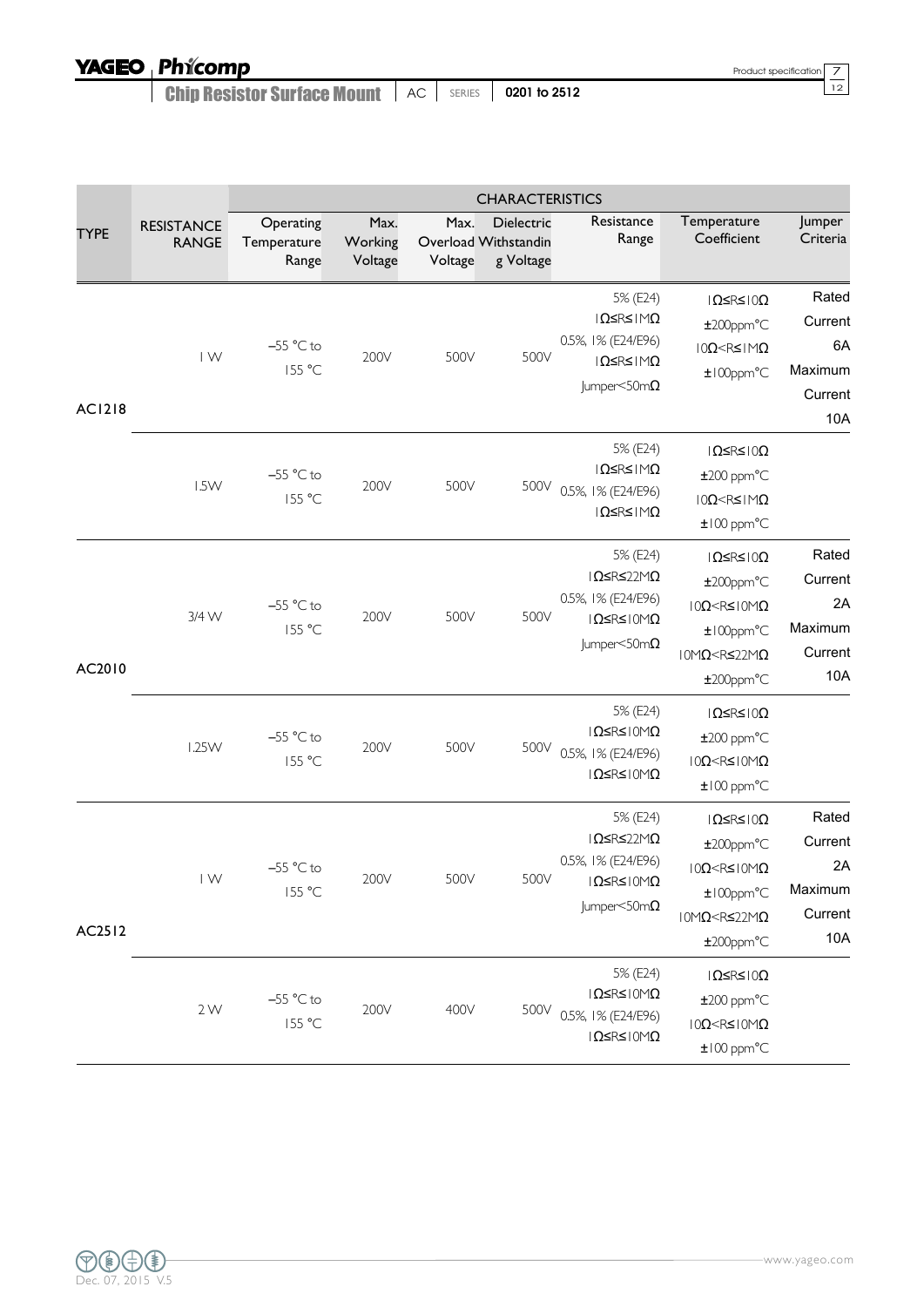#### **Phicomp YAGEO**

Chip Resistor Surface Mount **12** AC SERIES **0201 to 2512** 

#### FOOTPRINT AND SOLDERING PROFILES

Recommended footprint and soldering profiles of AC-series is the same as RC-series. Please refer to data sheet "Chip resistors mounting".

#### PACKING STYLE AND PACKAGING QUANTITY

 $\Box$ Table 3 Packing style and packaging quantity

| <b>PACKING STYLE</b>     | <b>DIMENSION</b>                  |                      | REEL AC0201 AC0402 AC0603 AC0805 AC1206 AC1210 AC1218 AC2010 AC2512 |       |        |        |        |                   |       |       |
|--------------------------|-----------------------------------|----------------------|---------------------------------------------------------------------|-------|--------|--------|--------|-------------------|-------|-------|
| Paper taping reel (R)    | 7" (178 mm)                       | 10.000               | 10,000                                                              | 5,000 | 5.000  | 5.000  | 5.000  |                   |       |       |
|                          | 13" (330 mm) 50,000 50,000 20,000 |                      |                                                                     |       | 20.000 | 20.000 | 20,000 | $\qquad \qquad -$ |       |       |
| Embossed taping reel (K) | 7" (178 mm)                       | $\sim$ $\sim$ $\sim$ |                                                                     |       |        |        |        | 4.000             | 4.000 | 4.000 |

#### **NOTE**

I. For paper/embossed tape and reel specifications/dimensions, please refer to data sheet "Chip resistors packing".<br>.

#### <u>functional description</u>  $\frac{1000}{1000}$

## OPERATING TEMPERATURE RANGE

Range: –55 °C to +155 °C<br>-----------------

## **POWER RATING** 3

Each type rated power at 70 °C: ستان باره العاملية بارية بارية<br>AC0201=1/20W (0.05W) AC0402=1/16W (0.0625W); 1/8W (0.125W) AC0603=1/10W (0.1W); 1/5W (0.2W)  $AC0805=1/8W (0.125W); 1/4 W(0.25 W)$ AC1206=1/4W (0.25W); 1/2 W (0.5 W) AC1200-1/4W (0.25W); IV<br>AC1210=1/2W (0.5W); IW AC1218=1W; 1.5W 0 AC2010=3/4W (0.75W); 1.25W PT251 AC2512=1 W; 2W 2 .<br>^

#### **RATED VOLTAGE**

The DC or AC (rms) continuous working voltage corresponding to the rated power is determined by the following formula:

 $V = \sqrt{P \times R}$ 

Or Maximum working voltage whichever is less

#### Where

V = Continuous rated DC or AC (rms) working voltage (V)  $P =$  Rated power (W) R = Resistance value  $(\Omega)$ 



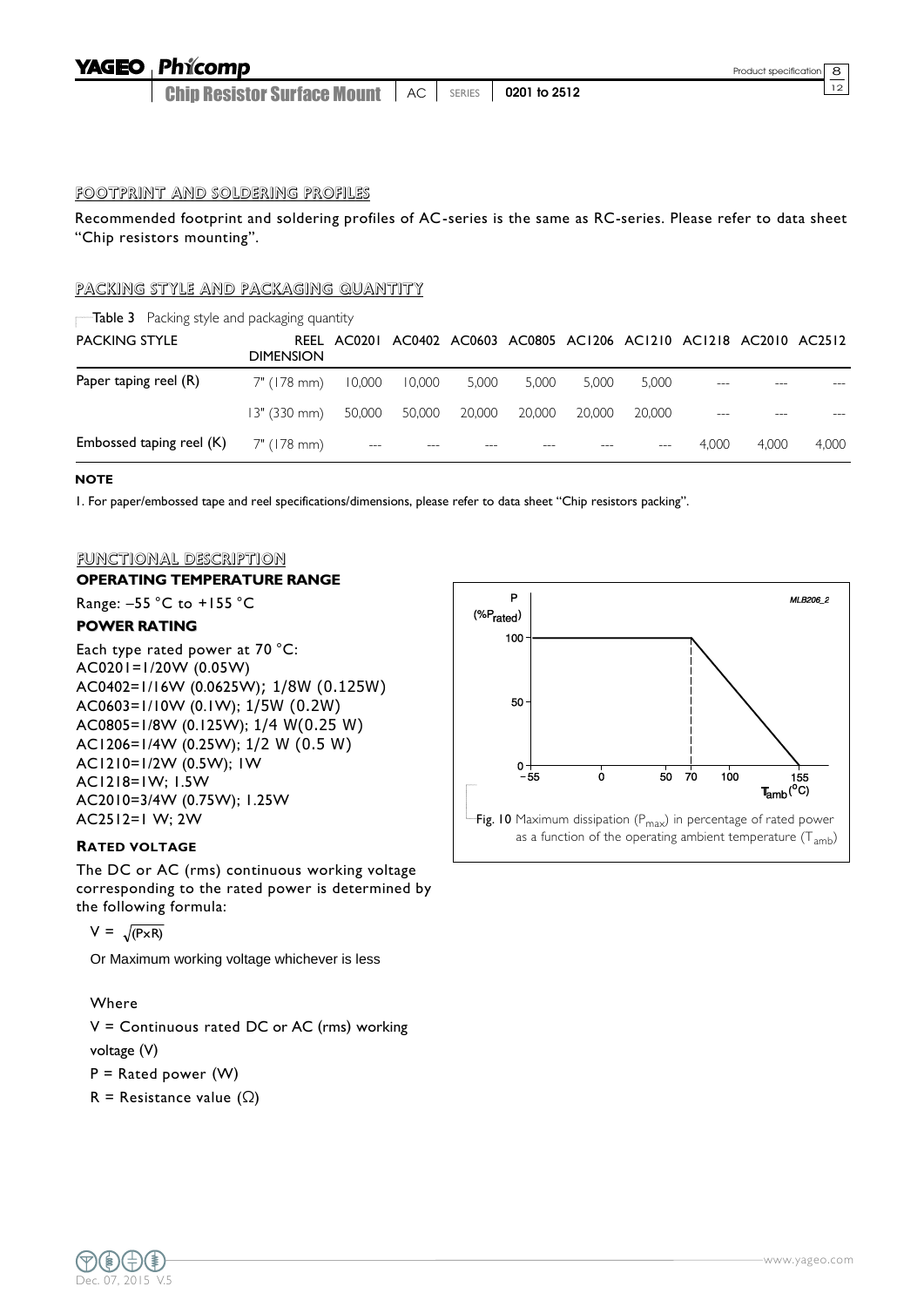**Chip Resistor Surface Mount** | AC | SERIES | 0201 to 2512

TESTS AND REQUIREMENTS

Table 4 Test condition, procedure and requirements

| <b>TEST</b>                                                                                     | <b>TEST METHOD</b>                                                                                                                                                                                                                                                                       | <b>PROCEDURE</b>                                                                                                                                       | <b>REQUIREMENTS</b>                                                                                                                |  |  |
|-------------------------------------------------------------------------------------------------|------------------------------------------------------------------------------------------------------------------------------------------------------------------------------------------------------------------------------------------------------------------------------------------|--------------------------------------------------------------------------------------------------------------------------------------------------------|------------------------------------------------------------------------------------------------------------------------------------|--|--|
| High Temperature<br>Exposure                                                                    | AEC-Q200 Test 3<br>MIL-STD-202 Method 108                                                                                                                                                                                                                                                | 1,000 hours at $T_A = 155 °C$ , unpowered                                                                                                              | $\pm$ (1.0%+0.05 $\Omega$ ) for D/F tol<br>$\pm$ (2.0%+0.05 $\Omega$ ) for J tol<br><50 m $\Omega$ for Jumper                      |  |  |
| Moisture<br>Resistance                                                                          | AEC-Q200 Test 6<br>Each temperature / humidity cycle is defined at<br>8 hours (method 106F), 3 cycles / 24 hours for<br>MIL-STD-202 Method 106<br>10d. with 25 °C / 65 °C 95% R.H, without steps<br>7a & 7b, unpowered<br>Parts mounted on test-boards, without<br>condensation on parts |                                                                                                                                                        | $\pm (0.5\% + 0.05\Omega)$ for D/F tol<br>$\pm$ (2.0%+0.05 $\Omega$ ) for J tol<br><100 m $\Omega$ for Jumper                      |  |  |
| <b>Biased</b><br>Humidity                                                                       | AEC-Q200 Test 7<br>MIL-STD-202 Method 103                                                                                                                                                                                                                                                | 1,000 hours; 85 °C / 85% RH<br>10% of operating power<br>Measurement at 24±4 hours after test conclusion.                                              | $\pm$ (1.0%+0.05 $\Omega$ ) for D/F tol<br>$\pm$ (3.0%+0.05Ω) for   tol<br><100 m $\Omega$ for Jumper                              |  |  |
| <b>Operational Life</b>                                                                         | AEC-Q200 Test 8<br>MIL-STD-202 Method 108                                                                                                                                                                                                                                                | 1,000 hours at 125 °C, derated voltage applied for<br>1.5 hours on, 0.5 hour off, still-air required                                                   | $\pm$ (1.0%+0.05 $\Omega$ ) for D/F tol<br>$\pm$ (3.0%+0.05 $\Omega$ ) for J tol<br><100 m $\Omega$ for Jumper                     |  |  |
| Resistance to<br>AEC-Q200 Test 15<br>Soldering Heat<br>MIL-STD-202 Method 210<br>immersion time |                                                                                                                                                                                                                                                                                          | Condition B, no pre-heat of samples<br>Lead-free solder, 260±5 °C, 10±1 seconds<br>Procedure 2 for SMD: devices fluxed and<br>cleaned with isopropanol | $\pm (0.5\% + 0.05 \Omega)$ for D/F tol<br>$\pm$ (1.0%+0.05 $\Omega$ ) for J tol<br><50 m $\Omega$ for Jumper<br>No visible damage |  |  |
| <b>Thermal Shock</b>                                                                            | AEC-Q200 Test 16<br>MIL-STD-202 Method 107                                                                                                                                                                                                                                               | $-55/+125 °C$<br>Number of cycles is 300. Devices mounted<br>Maximum transfer time is 20 seconds.<br>Dwell time is 15 minutes. Air - Air               | $\pm (0.5\% + 0.05\Omega)$ for D/F tol<br>$\pm$ (1.0%+0.05 $\Omega$ ) for J tol<br><50 m $\Omega$ for Jumper                       |  |  |
| <b>ESD</b>                                                                                      | AEC-Q200 Test 17<br>AEC-Q200-002                                                                                                                                                                                                                                                         | Human Body Model,<br>I pos. + I neg. discharges<br>0201:500V<br>0402/0603: IKV<br>0805 and above: 2KV                                                  | $\pm(3.0\% + 0.05 \Omega)$<br><50 m $\Omega$ for Jumper                                                                            |  |  |

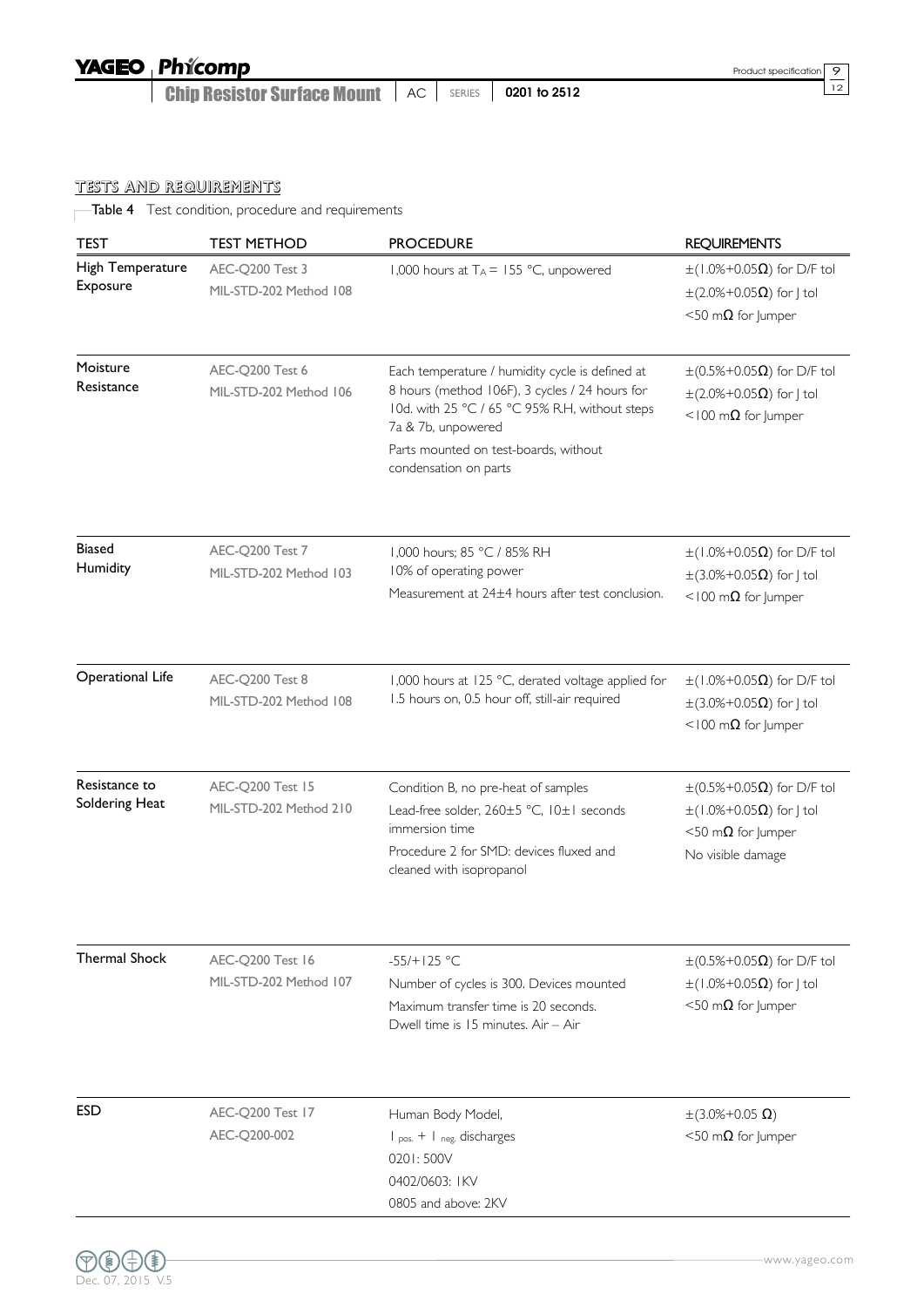# YAGEO Phicomp

**Chip Resistor Surface Mount** | AC | SERIES | 0201 to 2512

Product specification 10<br>12

| <b>TEST</b>                                          | <b>TEST METHOD</b>               | <b>PROCEDURE</b>                                                                                                                                                                                                                                                                                                                               | <b>REQUIREMENTS</b>                                                                                  |
|------------------------------------------------------|----------------------------------|------------------------------------------------------------------------------------------------------------------------------------------------------------------------------------------------------------------------------------------------------------------------------------------------------------------------------------------------|------------------------------------------------------------------------------------------------------|
| Solderability<br>- Wetting                           | AEC-Q200 Test 18<br>$J-STD-002$  | Electrical Test not required Magnification 50X<br>SMD conditions:<br>(a) Method B, aging 4 hours at 155 °C dry heat,<br>dipping at 235±3 °C for 5±0.5 seconds.<br>(b) Method B, steam aging 8 hours, dipping at<br>$215\pm3$ °C for $5\pm0.5$ seconds.<br>(c) Method D, steam aging 8 hours, dipping at<br>$260\pm3$ °C for $7\pm0.5$ seconds. | Well tinned (≥95% covered)<br>No visible damage                                                      |
| <b>Board Flex</b>                                    | AEC-Q200 Test 21<br>AEC-Q200-005 | Chips mounted on a 90mm glass epoxy resin<br>PCB (FR4)<br>Bending for 0201/0402: 5 mm<br>0603/0805: 3 mm<br>1206 and above: 2 mm<br>Holding time: minimum 60 seconds                                                                                                                                                                           | $\pm(1.0\% + 0.05\Omega)$<br><50 m $\Omega$ for lumper                                               |
| Temperature<br>Coefficient of<br>Resistance (T.C.R.) | MIL-STD-202 Method 304           | At +25/-55 °C and +25/+125 °C<br>Formula:<br>$T.C.R = \frac{R_2 - R_1}{R_1(t_2 - t_1)} \times 10^6 \text{ (ppm/°C)}$<br>Where<br>$t_1 = +25$ °C or specified room temperature<br>$t_2 = -55$ °C or +125 °C test temperature<br>$R_1$ =resistance at reference temperature in ohms<br>$R_2$ =resistance at test temperature in ohms             | Refer to table 2                                                                                     |
| <b>Short Time</b><br>Overload                        | IEC60115-14.13                   | 2.5 times of rated voltage or maximum<br>overload voltage whichever is less for 5 sec<br>at room temperature                                                                                                                                                                                                                                   | $\pm$ (1.0%+0.05 $\Omega$ ) for D/F tol<br>$\pm$ (2.0%+0.05Ω) for J tol<br><50 m $\Omega$ for Jumper |
| FOS                                                  | ASTM-B-809-95                    | Sulfur (saturated vapor) 500 hours, 60±2°C,<br>unpowered                                                                                                                                                                                                                                                                                       | $\pm$ (1.0%+0.05 $\Omega$ )                                                                          |

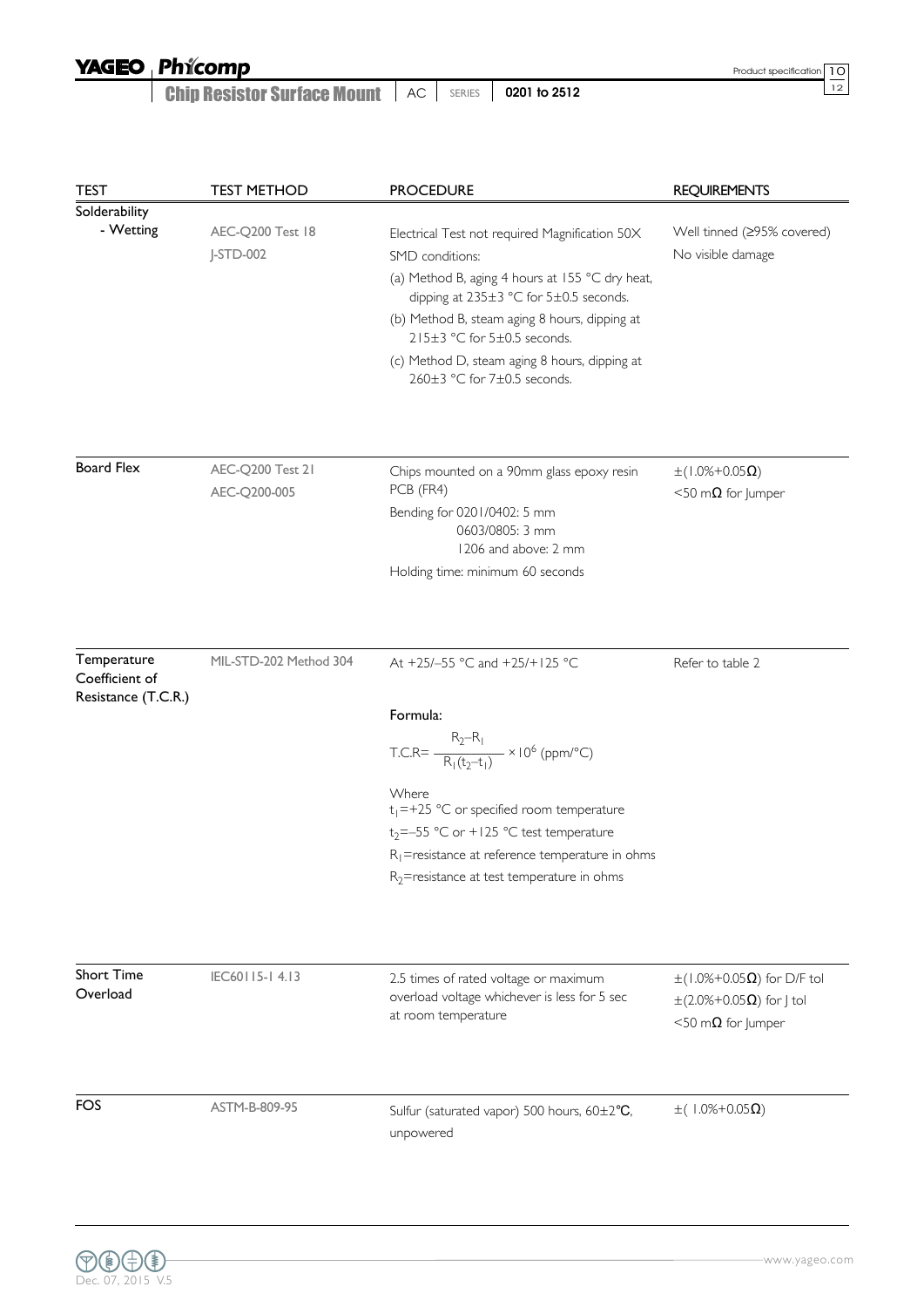| <b>YAGEO Phicomp</b>                               |  |              | Product specification 11 |
|----------------------------------------------------|--|--------------|--------------------------|
| <b>Chip Resistor Surface Mount   AC   SERIES  </b> |  | 0201 to 2512 |                          |

| <b>REVISION</b> | <b>DATE</b>     | <b>CHANGE NOTIFICATION</b> | <b>DESCRIPTION</b>                          |
|-----------------|-----------------|----------------------------|---------------------------------------------|
| Version 5       | Dec. 07, 2015 - |                            | - Add in AC double power                    |
|                 |                 |                            |                                             |
| Version 4       | May 25, 2015    | $\overline{\phantom{a}}$   | - Remove 7D packing                         |
|                 |                 |                            | - Extend resistance range                   |
|                 |                 |                            | - Add in AC0201                             |
|                 |                 |                            | - Update FOS test and requirements          |
| Version 3       | Feb 13, 2014    |                            | - Feature description updated               |
|                 |                 |                            | - add $\pm 0.5\%$                           |
|                 |                 |                            | - delete 10" taping reel                    |
| Version 2       | Feb. 10, 2012   |                            | - Jumper criteria added                     |
|                 |                 |                            | - AC1218 marking and outline figure updated |
| Version I       | Feb. 01, 2011   |                            | - Case size 1210, 1218, 2010, 2512 extended |
|                 |                 |                            | - Test method and procedure updated         |
|                 |                 |                            | - Packing style of 7D added                 |
| Version 0       | Nov. 10, 2010   | $\sim$                     | - First issue of this specification         |